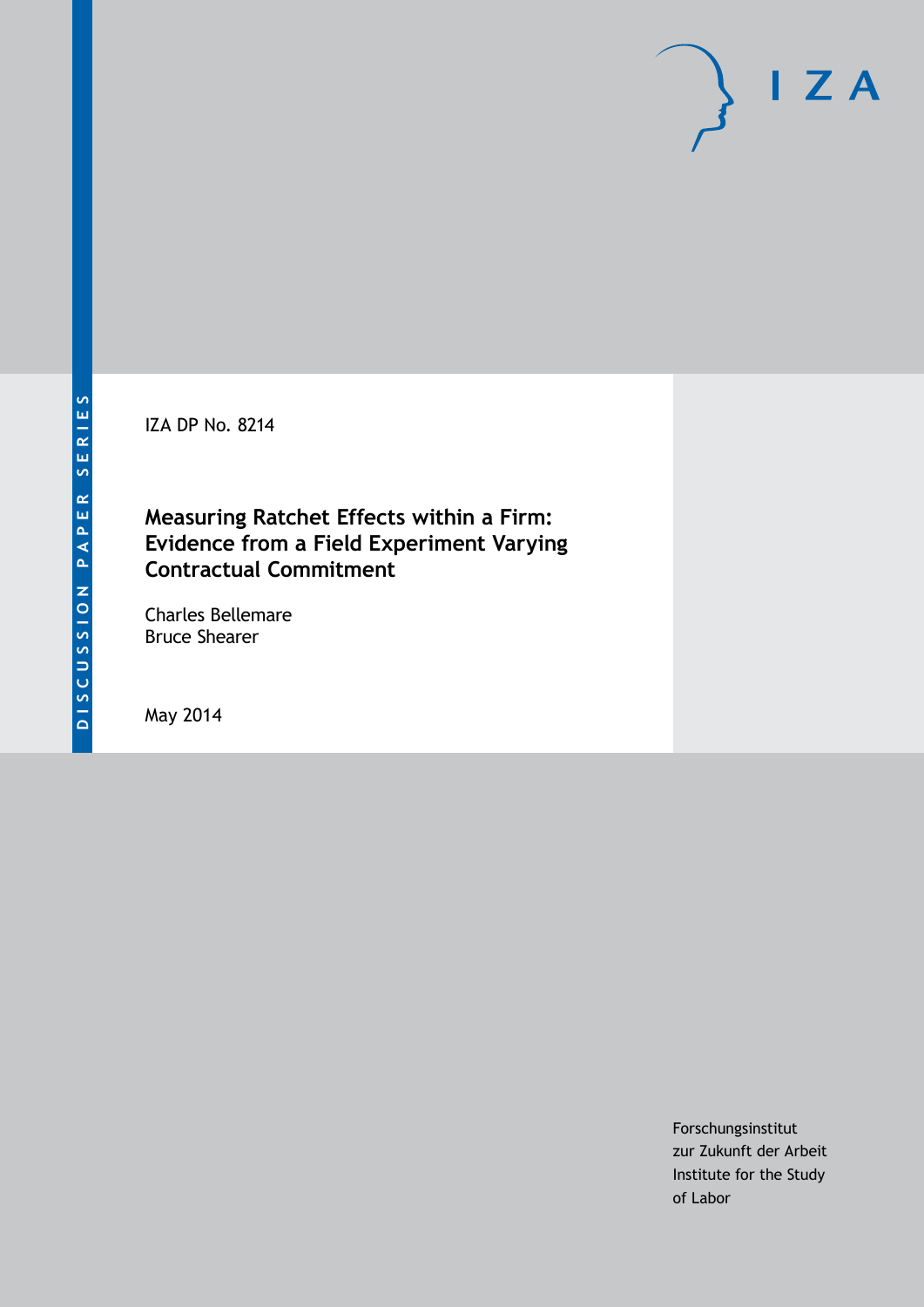# **Measuring Ratchet Effects within a Firm: Evidence from a Field Experiment Varying Contractual Commitment**

## **Charles Bellemare**

*Université Laval, CIRPÉE and IZA*

## **Bruce Shearer**

*Université Laval, CIRPÉE, IZA and CIRANO*

Discussion Paper No. 8214 May 2014

IZA

P.O. Box 7240 53072 Bonn **Germany** 

Phone: +49-228-3894-0 Fax: +49-228-3894-180 E-mail: [iza@iza.org](mailto:iza@iza.org)

Any opinions expressed here are those of the author(s) and not those of IZA. Research published in this series may include views on policy, but the institute itself takes no institutional policy positions. The IZA research network is committed to the IZA Guiding Principles of Research Integrity.

The Institute for the Study of Labor (IZA) in Bonn is a local and virtual international research center and a place of communication between science, politics and business. IZA is an independent nonprofit organization supported by Deutsche Post Foundation. The center is associated with the University of Bonn and offers a stimulating research environment through its international network, workshops and conferences, data service, project support, research visits and doctoral program. IZA engages in (i) original and internationally competitive research in all fields of labor economics, (ii) development of policy concepts, and (iii) dissemination of research results and concepts to the interested public.

IZA Discussion Papers often represent preliminary work and are circulated to encourage discussion. Citation of such a paper should account for its provisional character. A revised version may be available directly from the author.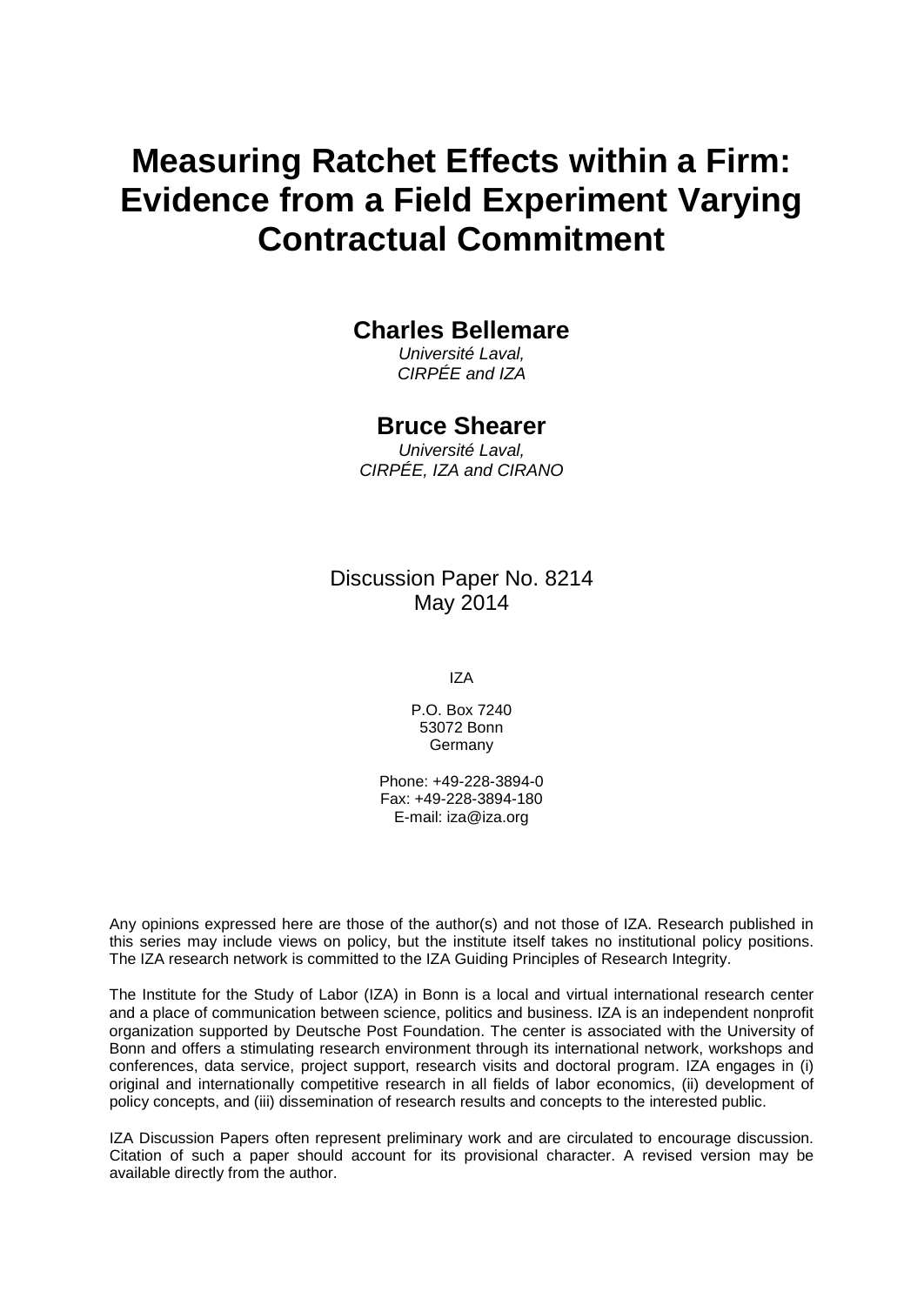IZA Discussion Paper No. 8214 May 2014

# **ABSTRACT**

## **Measuring Ratchet Effects within a Firm: Evidence from a Field Experiment Varying Contractual Commitment**

We present results from a field experiment designed to measure the importance of managerial commitment to a contract within a firm that pays its workers piece rates. In the tree planting industry the piece rate paid to workers is determined as a function of the difficulty of the terrain to be planted. During the experiment, workers began planting a terrain at a trial piece rate, but were told this rate would be revised upwards if, after a few work days, average productivity was below that observed on a similar (control) terrain on which the firm had committed to the contract. Our results suggest that worker productivity was 20% to 40% lower in the absence of commitment. The reduction was less pronounced when workers had less time to benefit from any subsequent increase in the piece rate. This provides support for models of worker turnover as a means of overcoming ratchet effects.

JEL Classification: J33, M52, C93

Keywords: ratchet effect, piece rates, incentive contracts, field experiments

Corresponding author:

Charles Bellemare Département d'économique Université Laval Pavillon J.A. De Sève Québec (QC), Canada G1V 0A6 E-mail: [cbellemare@ecn.ulaval.ca](mailto:cbellemare@ecn.ulaval.ca)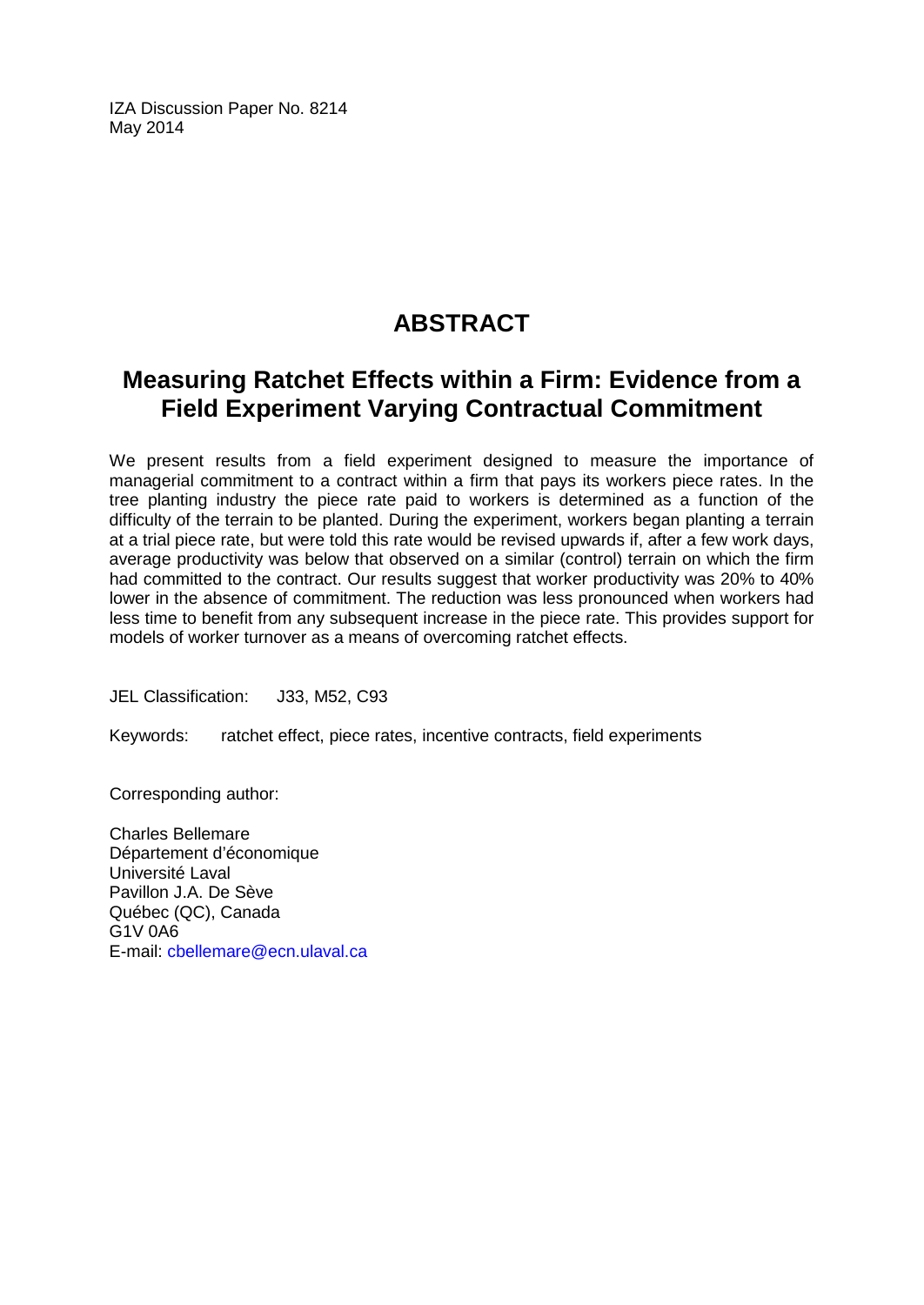#### **1 Introduction**

Economic theory highlights the role of contractual commitment in determining the success of regulatory and incentive schemes in dynamic settings (Baron and Besanko, 1987; Laffont and Tirole, 1988). In the absence of commitment, contracts can be refined by principals to take advantage of the new information as it is revealed through production. This feedback induces forward looking agents to strategically withhold production (and information), anticipating its effect on their future payments or profits. The link between contracts and past performance has become known as the "ratchet principle" (Weitzman, 1980). The resulting inefficiency (or ratchet effect) in implementing piece-rate contracts has been blamed for their relative scarcity in the real economy; see Gibbons (1987) for a discussion and references. Yet economic theory also suggests institutions to counteract the ratchet effect in the absence of commitment. Ickes and Samuelson (1987) have shown that rotating workers across economic environments can be beneficial when information asymmetries exist over conditions that affect productivity. Rotating workers breaks the feedback from current output to future contracts for a particular worker, reducing the incentive to withhold output.  $\frac{1}{1}$  Little is known as to either the economic importance of the ratchet effect in the real economy, or the ability of worker rotation to overcome these effects.

This paper measures the empirical importance of commitment and the ability of rotating workers to overcome the ratchet effect in the absence of commitment. We exploit a field experiment, conducted within a real economic firm to measure these effects. During the experiment the level of commitment to a contract was exogenously varied, allowing us to measure worker behaviour with and without commitment. We concentrate on worker output, measuring the extent to which workers withhold output in an effort to influence future piece rates. The experiment also varies the amount of time that workers expect to spend under revised future piece rates to identify the effect of worker rotation.

The experiment took place in a tree-planting firm that pays its workers piece rates. These workers plant trees on blocks of land that vary in the steepness and rockiness of the terrain. Typically, the piece rate paid to workers is determined as a function of the conditions on the terrain. Steep or rocky ground is more difficult to plant and slows planters down, forcing the firm to raise the piece rate to attract workers. These conditions are typically sampled by the manager before planting begins. The firm then commits to the piece-rate for the duration of planting on the block. During the experiment workers were told that the manager had not

<sup>&</sup>lt;sup>1</sup>When information asymmetries exist over worker ability other institutions include developing worker commitment to stay in the firm (Lazear, 1986), and a well-functioning outside market for experienced workers (Kanemoto and Macleod, 1992).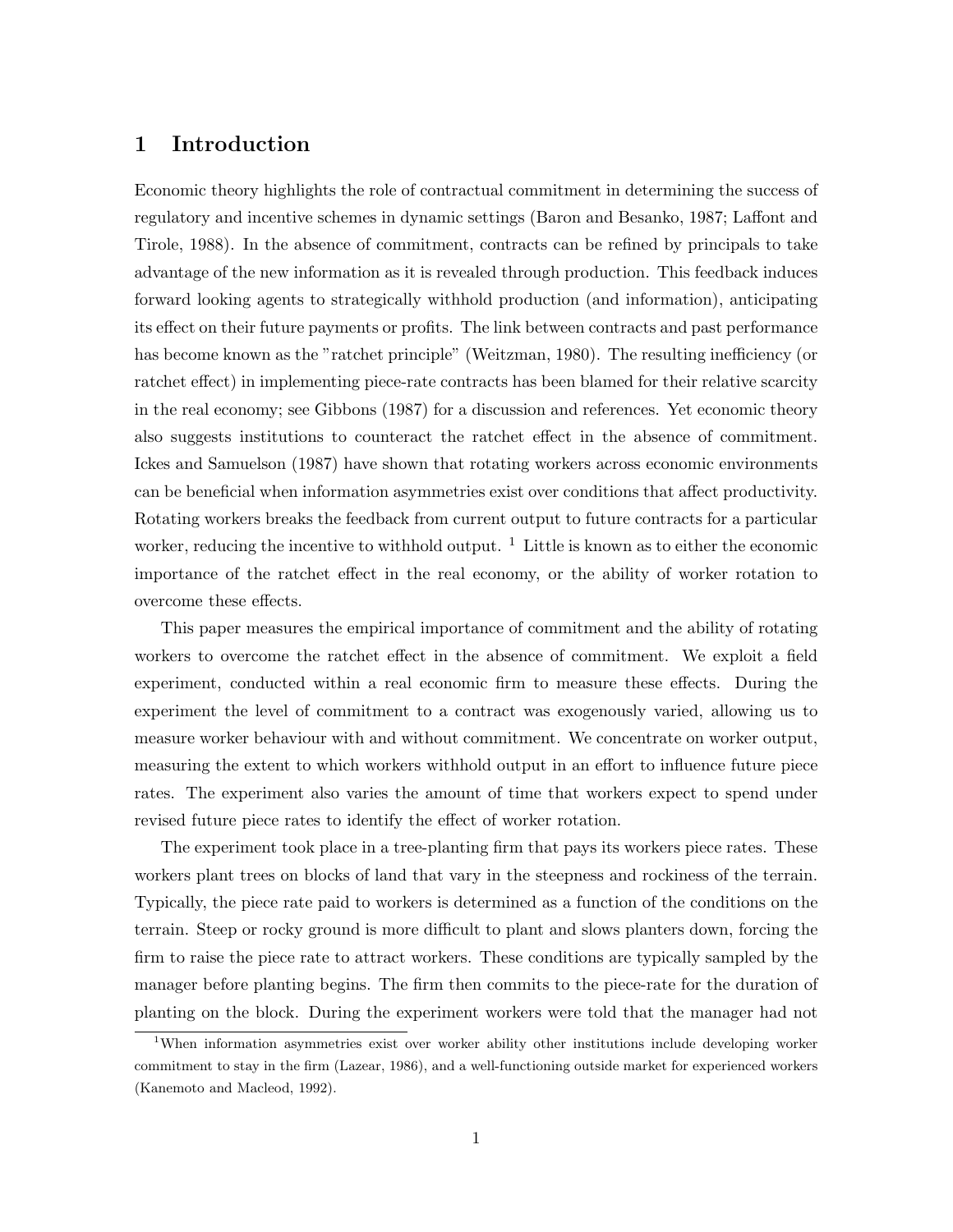had time to sample the conditions on a particular (treatment) block, although he thought that they were similar to a (control) block that had been planted two weeks prior, under commitment to the piece-rate. In fact, the control and treatment blocks had been chosen by the manager as representing identical planting conditions. The workers were further told that the piece rate would be set on the treatment block at 16 cents per tree (the piece rate they had received on the control block) but if average productivity on the first two days of planting was below that on the control block, the piece rate would be increased, retroactively. This was repeated twice, on blocks of differing size. In both cases workers were told they would be planting on the treatment block until that block was completed: 10 days on the large block and 6 days on the small block.

We use the experimental data to measure the workers' reaction to a lack of commitment to the contract on the part of the firm. Since the control and treatment blocks were identical, any increase in the piece rate represents rents to the workers. We present theoretical results showing conditions under which forward-looking workers will withhold output on the treatment block (in the absence of commitment) in an effort to influence the piece rate and capture those rents. Rent-seeking behaviour is amplified on the larger block since the rents are enjoyed for a longer period of time. This is the effect of rotation. In the limit rents disappear by eliminating the second period and workers perfectly reveal conditions.

We compare daily productivity by the same workers on the treatment and control blocks to measure the empirical importance of contractual commitment. Our results show that combined productivity on both blocks decreased by 19% in the absence of commitment. This is consistent with recent studies which have considered the empirical importance of the ratchet effect in other settings (Charness, Kuhn and Villeval, 2011; Macartney, 2011; Levenson, Zoghi, Gibbs, and Benson, 2011). Our results also show that workers were less inclined to withhold output on the small block (a decrease of 15% versus 30% on the long block), suggesting that rotation can be an effective tool in overcoming the ratchet effect in the absence of commitment.

Finally, our results show that workers withheld more output on the second and third days of planting on the treatment block than on the first. Since workers had a better opportunity to communicate with each other after the first day of planting, this is consistent with workers cooperating in revealing conditions to the firm, something that our theoretical model assumes.

The rest of the paper is organized as follows. The next section describes institutional details of the tree-planting industry and the firm in which the experiment was conducted. Section 2 presents the design of the experiment. Section **??** presents the model. Section 3 presents the data and our main empirical results. Section 4 concludes.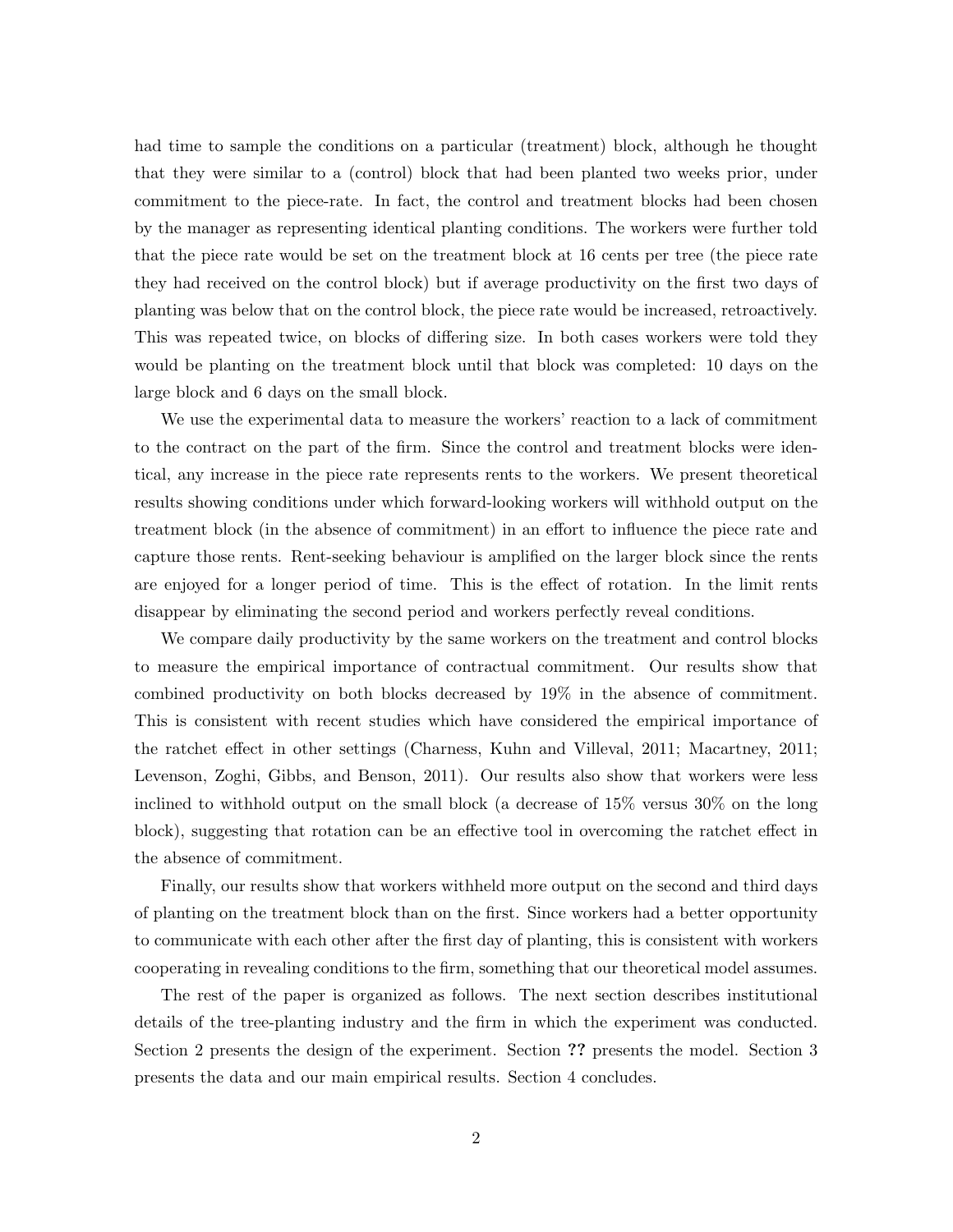#### **2 Experimental design**

The experiment took place on two separate treatment planting blocks, denoted *T<sup>L</sup>* and *TS*, both planted in June, 2010. These blocks differed in size and the number of planters assigned to them. Block *L* was planted by 8 planters and was scheduled to be planted over a period of 10 days.<sup>2</sup> Block *S* had 15 planters assigned to it and was scheduled to be planted over a period of 5 days. Both *T<sup>L</sup>* and *T<sup>S</sup>* blocks would normally have been planted at a piece rate of \$0.16 per tree.

Prior to the experiment the manager chose a control block for each of treatment block, matched on the basis of planting conditions. These are denoted  $C_L$  (matched to  $T_L$ ) and  $C_S$ (matched to *TS*), respectively. The control blocks were each planted under commitment – the manager announced the piece rate (as usual) at the beginning of planting on the block. The piece rate was \$0.16 per tree.

Prior to planting on each of the experimental blocks, the workers were told by the manager that he had not yet viewed the block in detail and hence had not set a piece rate. They were further told that the manager thought the land was similar to the control block and would therefore start them planting at the same piece rate as had been paid on the control block. They were also told that the manager would check production levels after 2 or 3 days<sup>3</sup> and would increase the piece rate if average production was below that observed on the control block; the increased piece rate would then apply (retroactively) for all planting performed on the treatment block. Finally, the manager told the planters how many days they would be on planting on the block: 10 days for  $T_L$  and 5 days for  $T_C$ . The amount by which the rate would be increased was left unspecified.

An important aspect of our design is that workers were unaware that they were participating in an experiment.<sup>4</sup> This allowed us to observe their reaction in the absence of commitment within their natural work environment. To this end, planters were told that the treatment blocks had just recently been added to the contract, giving the manager little time for detailed viewing of the conditions of the terrain. What is more, the manager was not going to have time to view the terrain in detail during the next few days as he was busy viewing other terrains.<sup>5</sup>

The manager was also instructed to treat the experimental days as normal working days:

<sup>2</sup>The block was unexpectedly expanded to include neighbouring land once the non-commitment faze was completed. This gave 7 extra days of planting (and observations).

<sup>3</sup>Two days of comparison were used on treatment block *S* and three days on treatment block *L*.

<sup>4</sup>This is common practice in field experiments; see, for example, Gneezy and List, 2006.

<sup>&</sup>lt;sup>5</sup>None of the planters questioned this explanation. The reality of the explanation also kept the planters unaware of the fact that economists financed the experiment.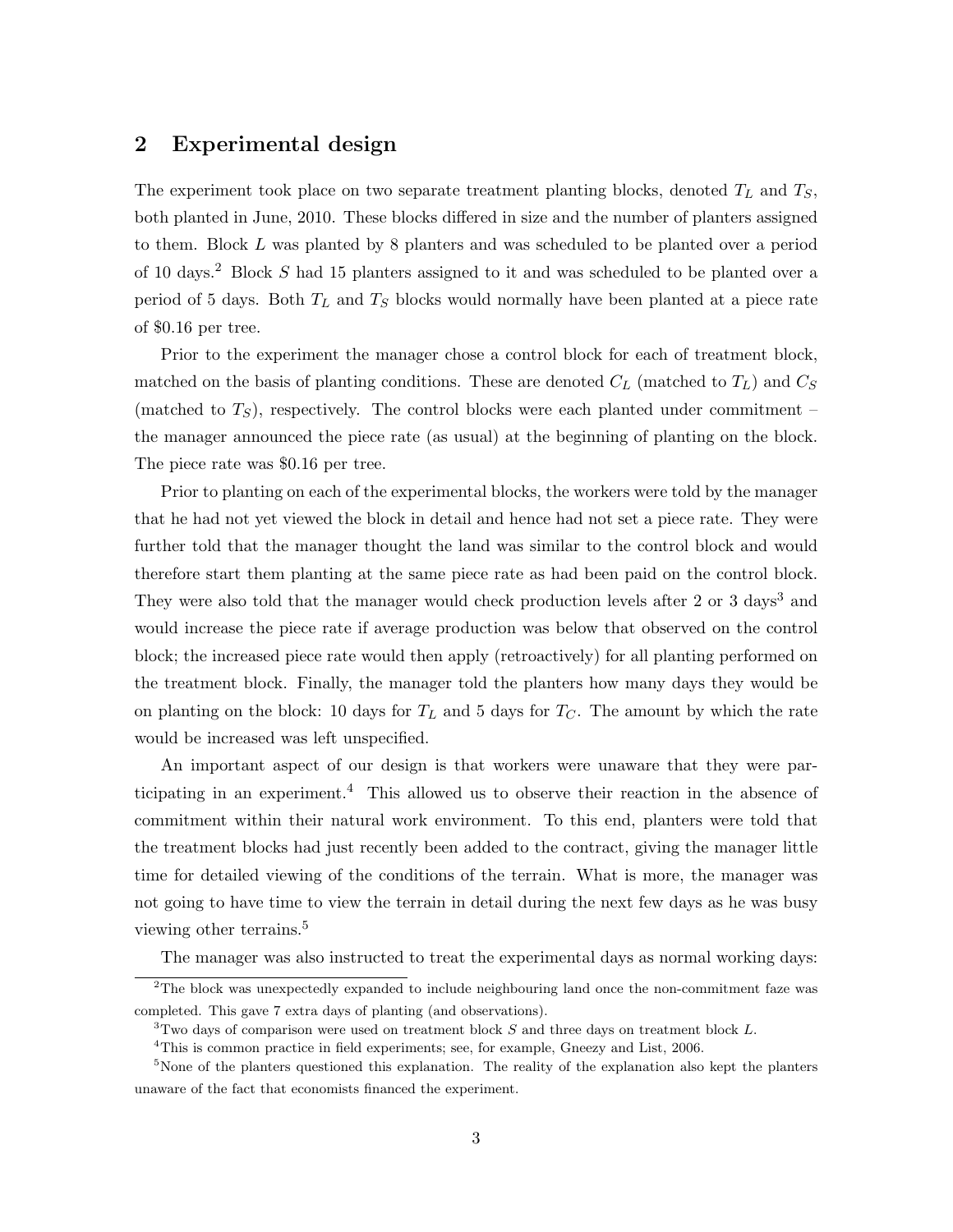planters worked the same number of hours as a regular workday and were monitored in the same way.

#### **3 Data Analysis**

Table 1 presents descriptive statistics of the main variables of our experiment. As discussed in Section 2, the piece-rate on both blocks was kept constant at 0.16\$ during the control and treatment periods and was increased retroactively to 0.20\$ during the post treatment period. We next present statistics separately for control, trial, and post trial periods on both the short and long blocks. Average earnings during the trial periods are reported in the table on the basis of the initial piece-rate (0.16\$) and thus do not take into account the retro-active increase of the piece-rate.

Planting on the short block during the control and trial periods lasted two consecutive days while planting during the post trial period lasted four days. The same 15 planters worked during all three periods. While all 15 planters worked both days of the control and trial periods, the number of days spent working during the post trial period varied across planters – 10 planters worked all 4 days, 4 planters worked 3 days, and one planter worker a single day.

We measure planter productivity using their daily number of trees planted. Average planter productivity during the control period on the short block was 1667 trees per day. This number dropped to 1565 trees per day during the trial period. A Mann-Whitney test suggests that this drop is not significant at conventional levels, suggesting small and insignificant strategic behavior on the part of workers. Average productivity during the post trial period was 1910 trees per day. Mann-Whitney tests indicate that productivity during the post trial period is greater than productivity during the trial period (*p*-value = 0.003) and also during the control period ( $p$ -value  $= 0.034$ ). In the next section we will extend our statistical analysis to control for extraneous factors on productivity, such as temperature and rainfall.

Planting on the long block during the control, trial, and post trial periods lasted 5, 3, and 10 days respectively. Planters varied with respect to the number of days worked during each of the three periods. Planters worked between 1 and 5 days under the control conditions, and between 2 and 3 days during the trial period, and between 12 and 17 days during the post trial period. Average daily worker productivity during the control period on the long block was 1821 trees. Productivity significantly dropped to 1245 during the trial period (Mann-Whitney test,  $p$ -value = 0.000). This suggests the existence of important ratchet effects. We note that the drop in productivity during trial period is greater on the long block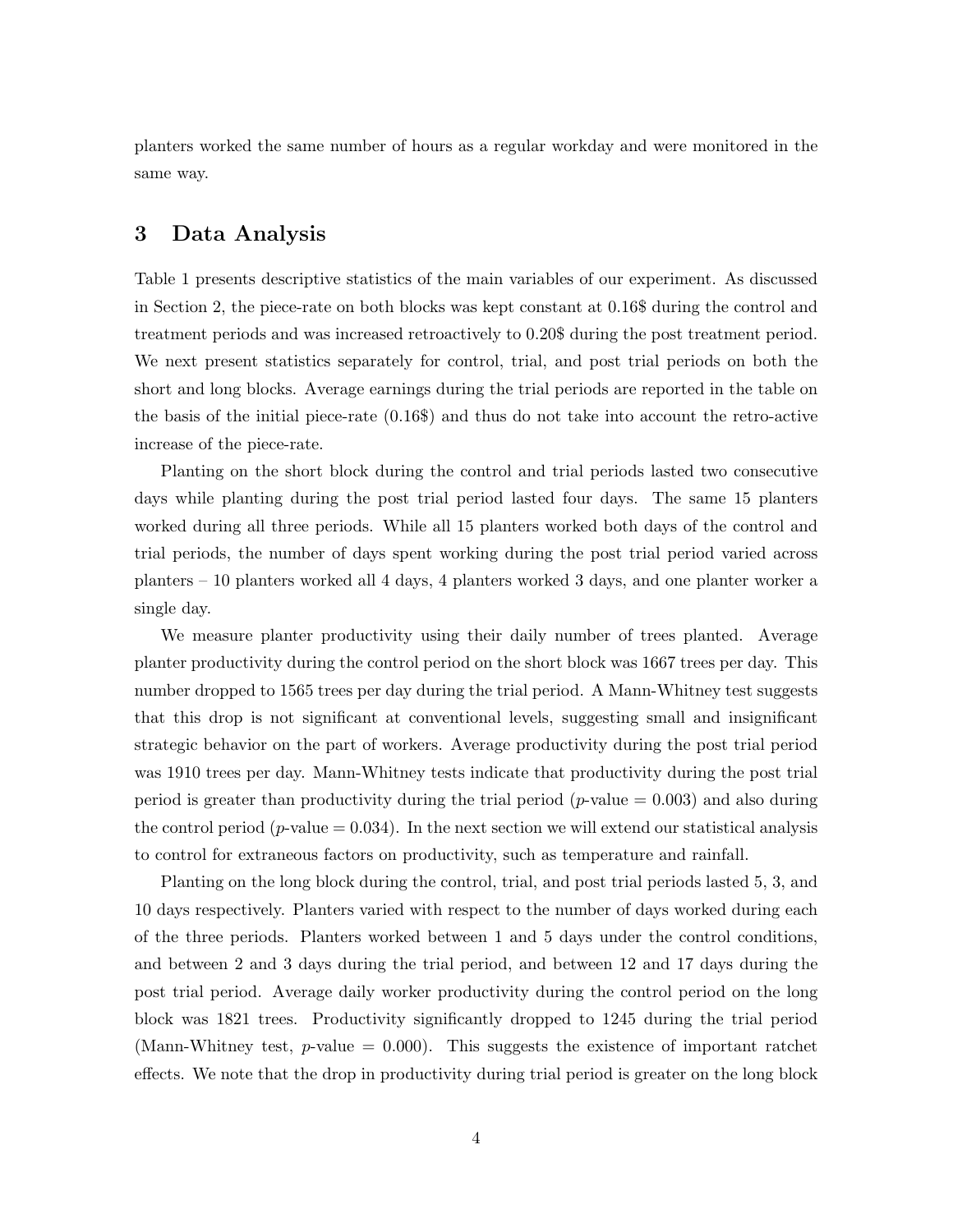than on the short block. This is consistent with workers having more incentives to reduce output during trial on the long block since they can benefit from a (potential) piece-rate increase for a longer period of time. Productivity during the post trial period on the long block significantly increased to 1649 trees per day relative to the trial period (Mann-Whitney test, *p*-value = 0.000). Interestingly, the level of productivity during the post trial period remained significantly below productivity during the control period (Mann-Whitney test,  $p$ -value  $= 0.015$ ). This productivity decrease occurred despite workers receiving a higher piece-rate during the post trial period than during the control period.

While the general conditions of the terrain are kept constant across all three periods of the experiment, planting conditions may have been affected by varying weather conditions. To account for weather effects we collected data on maximum and minimum daily temperatures as well as daily rainfall in proximity to all blocks. We find that average minimal daily temperatures varied by approximately 2 degrees across periods. There is a slightly higher variation in the average maximum daily temperatures across periods. We find that the trial period on the short block coincided with the highest maximal temperatures (approximately 5 degrees (Celsius) higher than during the control period) while the trial period on the long block coincides with the lowest average maximal temperatures (approximately 5 degrees (Celsius) lower than during the control period). Finally, the control period on the short block and the trial period on the long block received more rain than did other periods. We will take the possible effects of weather on productivity into account when analyzing the effects of incentives on productivity during our experiment.

To measure the importance of commitment in an unrestricted framework we specify the following linear panel data regression model

$$
trees_{it} = \mathbf{x}'_{it} \boldsymbol{\beta} + \alpha_i + \lambda_t + \varepsilon_{it}
$$
\n<sup>(1)</sup>

where  $trees_{it}$  denotes the daily number of trees planted on day t by planter i,  $\mathbf{x}_{it}$  denotes a vector of exogenous variables, *α<sup>i</sup>* denotes a planter-specific, time-invariant productivity parameter,  $\lambda_t$  capture day-specific conditions, and  $\varepsilon_{it}$  denotes unobservable factors which vary across days and planters. We treat  $\alpha_i$  as planter fixed effects while the composite term  $\lambda_t + \varepsilon_{it}$  is treated as a random effect assumed to be mean independent of the other variables entering the model.

We consider two specifications of this model, which differ with respect to the variables in  $\mathbf{x}_{it}$ . Our baseline model specifies  $\mathbf{x}_{it}$  as a function of a *Trial* binary variable taking a value of 1 when planting occurs during the trial period on the treatment block (0 otherwise), a *Post trial* binary variable taking a value of 1 when planting occurs during the post trial period on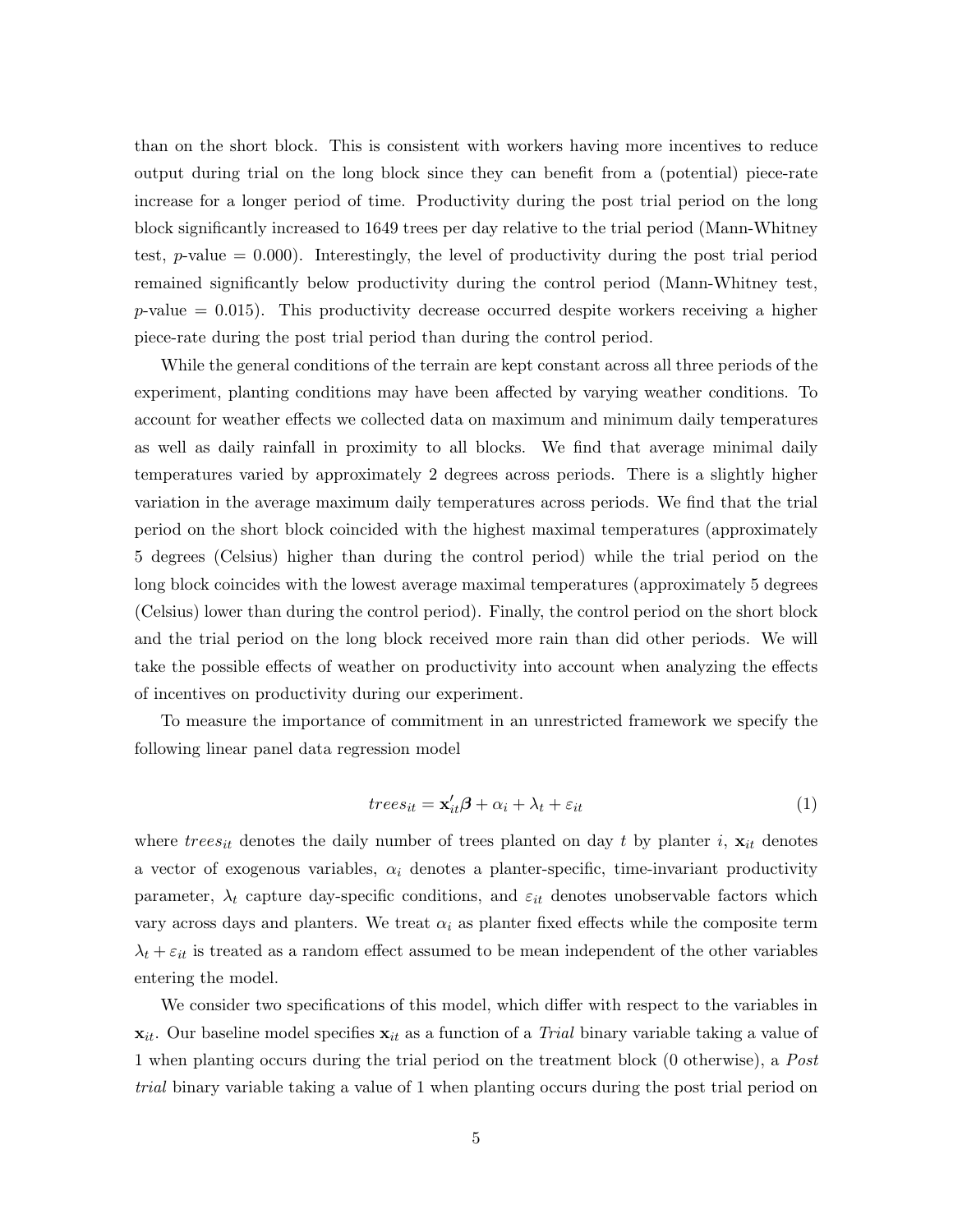the treatment block (0 otherwise), and three weather variables (daily maximal temperature, daily minimal temperature, and daily rainfall).

We highlighted in section 2 the possibility that planters coordinate their efforts better on the second day (and the third day for the long block) of the trial period. Our extended specification is specified to test whether ratchet effects are different between first day and the other days spent working under treatment conditions. We do so by adding interaction terms between *Trial* and dummy variables indicating the second and (for the long block) third days of work under the trial conditions.

Table 2 presents the results for both specifications. The first two columns of the table contain the results of both specifications obtained by pooling data from both blocks. We find that productivity during the trial period is significantly lower than during the control period (or reference category) by an average of 359 trees per planter per day. This represents a 19% productivity decrease relative to the control period during which the firm was committed to the piece rate. We do not find that productivity during the post-trial period differs significantly from productivity under control, an indication that workers increased their productivity (relative to the trial period) after the piece-rate was increased. Results from the extended specification do not suggest that behavior during trial differed across the days of the trial. In particular, interactions of *T rial* with the dummy variables for the days of work during trial are not individually significant at conventional levels.

The remainder of the table presents results for each block, separately. We find that average daily planter productivity during the trial period on the short block is 265 trees lower than during the control period ( $p$ -value  $= 0.035$ ). This represents a decrease in productivity of 15.25% relative to the control period. Our extended specification for the short block reveals that workers withheld output mostly during the second day of work during the trial period. In particular, the leading treatment variable is not significantly different from zero while average productivity during the second day of trial is predicted to be 329 trees lower than during the control period ( $p$ -value  $= 0.023$ ). These results are consistent with workers being able to coordinate better their actions after the first day of trial.

Results for the baseline specification on the long block reveal substantially stronger ratchet effects. We find that average daily worker productivity is predicted to be 571 trees lower during the trial period than during the control period  $(p$ -value  $= 0.000$ ). This represents a decrease in productivity of of 39.6% relative to the control period, approximately twice the size of the effect measured on the short block.

The behaviour of workers during the post-trial period is more mixed in terms of supporting the model's predictions. In general, average daily worker productivity during the post-trial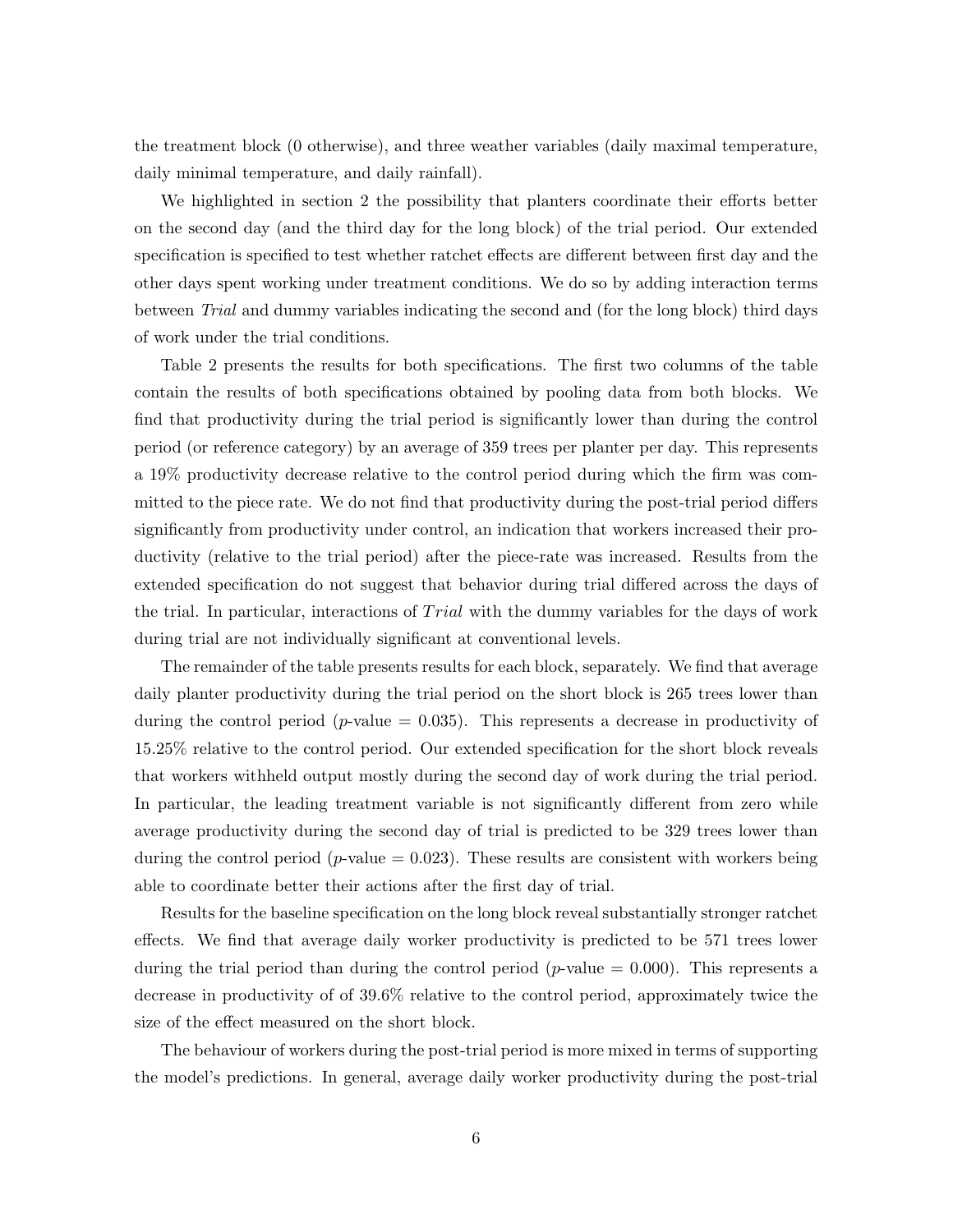period is significantly greater than during the trial period, which confirms that workers took advantage of the increased piece rates to earn rents. However, productivity is not significantly greater than during the control period. This suggests that workers did not reveal true conditions during the post-trial period as predicted by the model. In failing to do so, they forwent some rents. This may be due to the fact that workers were reluctant to reveal to the firm that they had acted untruthfully during the trial period in order to induce an increase in the piece rate, perhaps fearing future repercussions from doing  $\mathrm{so}^6$ 

The leading *Trial* variable in our extended specification is negative and significant, suggesting that workers on the long block withheld output during the first day of trial (by 544 trees). This differs from results on the short block where we found no significant differences in productivity between the first day of trial relative to the control period. This difference can be explained by at least two factors. First, workers on the long block may have been reacting individually more to the absence of contractual commitment during the first day of trial given the higher potential benefits of doing so. Second, coordination between workers on the first day of trial may have been more feasible on the long block given the relatively smaller crew size. Finally, we find that average worker output was significantly lower during the second day of trial than on the first (by 85 trees). This is again consistent with workers coordinating to reduce output.

Our data contains limited background variables on workers, including their age and their number of ongoing years of tenure with the firm. Average age of workers in our experiment is 28.7, with a minimum age of 19 and a maximum age of 46. The average number of years of tenure of workers in the experiment is 2.7, with a minimum of 1 and a maximum of 11. We next explore the relationship between these variables and behavior during the trial period. We do so by adding interactions between these variables and our trial variable. Table 3 presents the results. We find that age and tenure do not significantly affect behavior during the trial period on the short block. However, we find a significant positive effect of age on productivity during trial on the long block. This suggests that older workers withheld less output than younger workers during trial. As with the short block, we find that tenure has no significant effect on productivity during trial on the long block.

<sup>&</sup>lt;sup>6</sup>Income effects or reference dependent preferences may also play a role. Income effects would imply that workers substitute effort for on-the-job leisure as the firm raises the piece-rate paid. Reference-dependent preferences imply that the marginal utility of income decreases once earnings exceed a worker-specific target.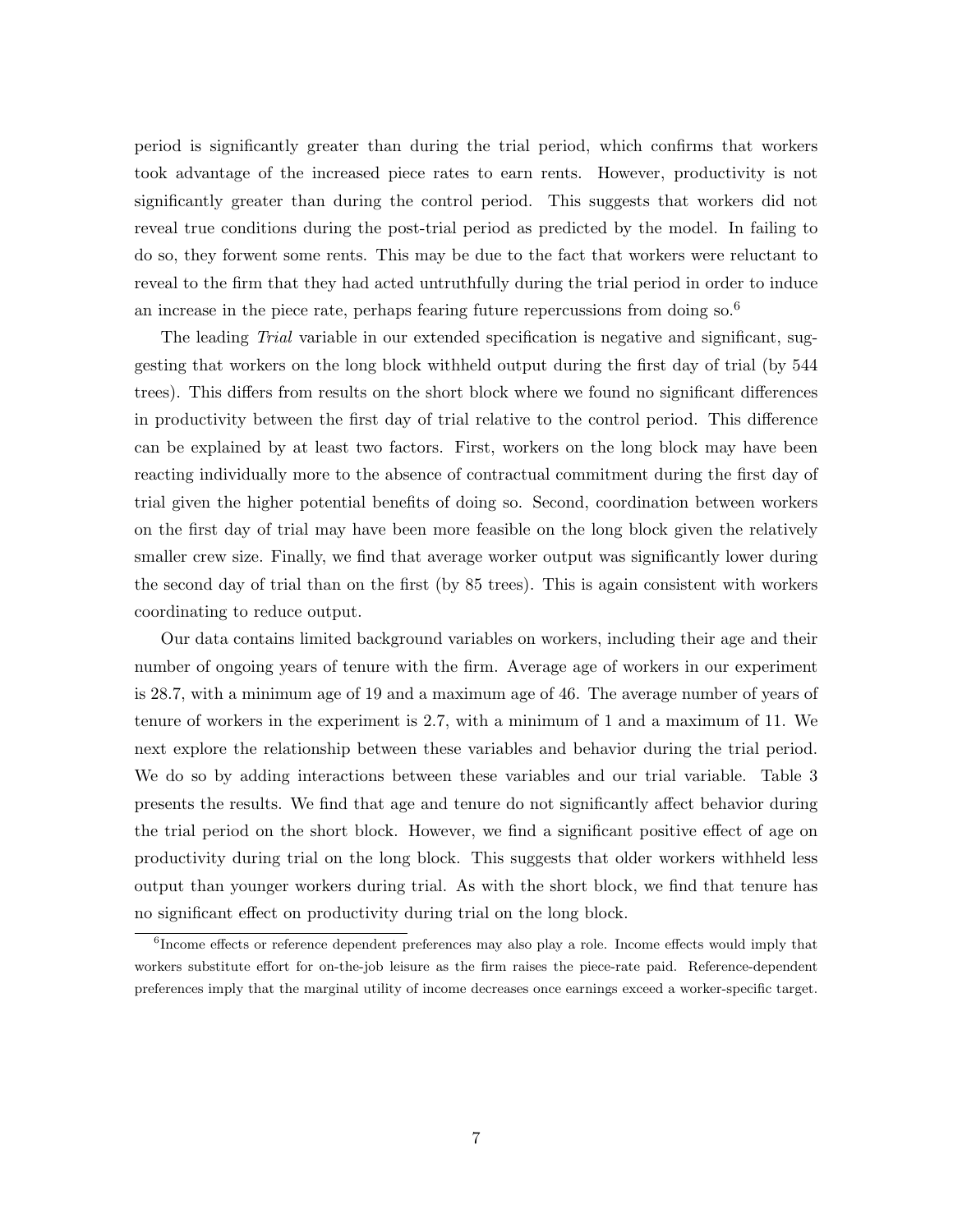#### **4 Conclusion**

We provided direct evidence that contractual commitment and worker turnover can be effective to deal with the negative effects of workers behaving strategically in the presence of moral hazard. In particular, removing contractual commitment reduced overall worker average output by 19%. Moreover, workers withheld output more the the greater they could benefit from their perceived information asymmetry. Overall, the loss in productivity associated with removing contractual commitment represented between 15% and 40% of productivity levels measured under contractual commitment.

An intriguing finding has been that workers continued to withhold output beyond the trial period in the experiment. This output reduction is also sizeable and reached at least 16% on the long treatment block. It is noteworthy that this reduction in output occurred despite workers knew the firm would return to its normal practice of maintaining contractual commitment on future blocks. Hence, this output reduction cannot be explained by workers strategically trying to influence their future compensation. We highlighted at least three possible mechanisms to explain this behavior: income effects, income targeting, and apprehension of future sanctions. Disentangling these mechanisms merits further analysis. Regardless of the mechanism however, our results suggest that removing contractual commitment will affect negatively worker behavior even after the firms raises worker compensation in order to increase their productivity.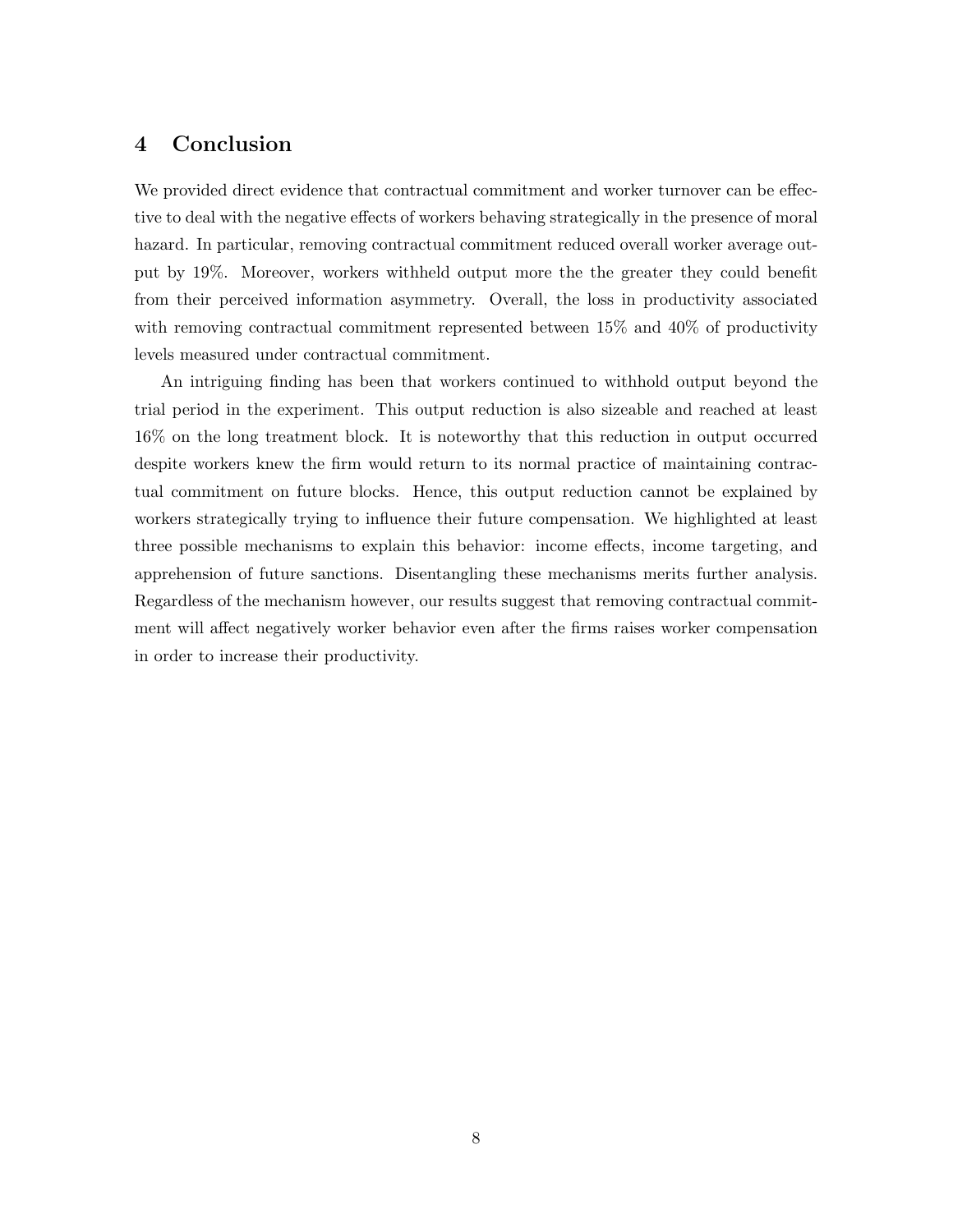|                             |                | <b>Short</b> block |               |         | Long block |                 |
|-----------------------------|----------------|--------------------|---------------|---------|------------|-----------------|
|                             | <b>Control</b> | Trial              | Post trial    | Control | Trial      | Post trial      |
| Average trees planted       | 067.167        | 1565.833           | 1910.472      | 821.406 | 1245.556   | 1649.762        |
| Average daily earnings      | 266.746        | 250.533            | 382.094       | 291.425 | 199.289    | 329.954         |
| Piece-rate                  | 0.16           | 0.16               | 0.20          | 0.16    | 0.16       | 0.20            |
| Number of workers           | $\frac{5}{10}$ | $\frac{15}{2}$     | $\frac{5}{2}$ |         |            |                 |
| Number of planting days     |                |                    |               | LΟ      |            | $\overline{11}$ |
| Average minimal temperature | 6.750          | 8.650              | 8.145         | 5.927   | 8.418      | 8.133           |
| Average maximal temperature | 16.750         | 21.750             | 18.830        | 22.487  | 17.645     | 19.556          |
| Average rain in millimeters | 4.800          | 2.900              | 2.411         | 3.220   | 6.018      | 3.267           |

Table 1: Descriptive statistics during control, trial, and post trial periods of the experiment on both short and long blocks. Average temperatures are measured in degrees Celsius and average rain precipitations are measured in millimeters. Average earnings during the trial periods are computed on the basis of the initial piece-rate and do not take into account the retro-active increase of the Table 1: Descriptive statistics during control, trial, and post trial periods of the experiment on both short and long blocks. Average temperatures are measured in degrees Celsius and average rain precipitations are measured in millimeters. Average earnings during the trial periods are computed on the basis of the initial piece-rate and do not take into account the retro-active increase of the piece-rate.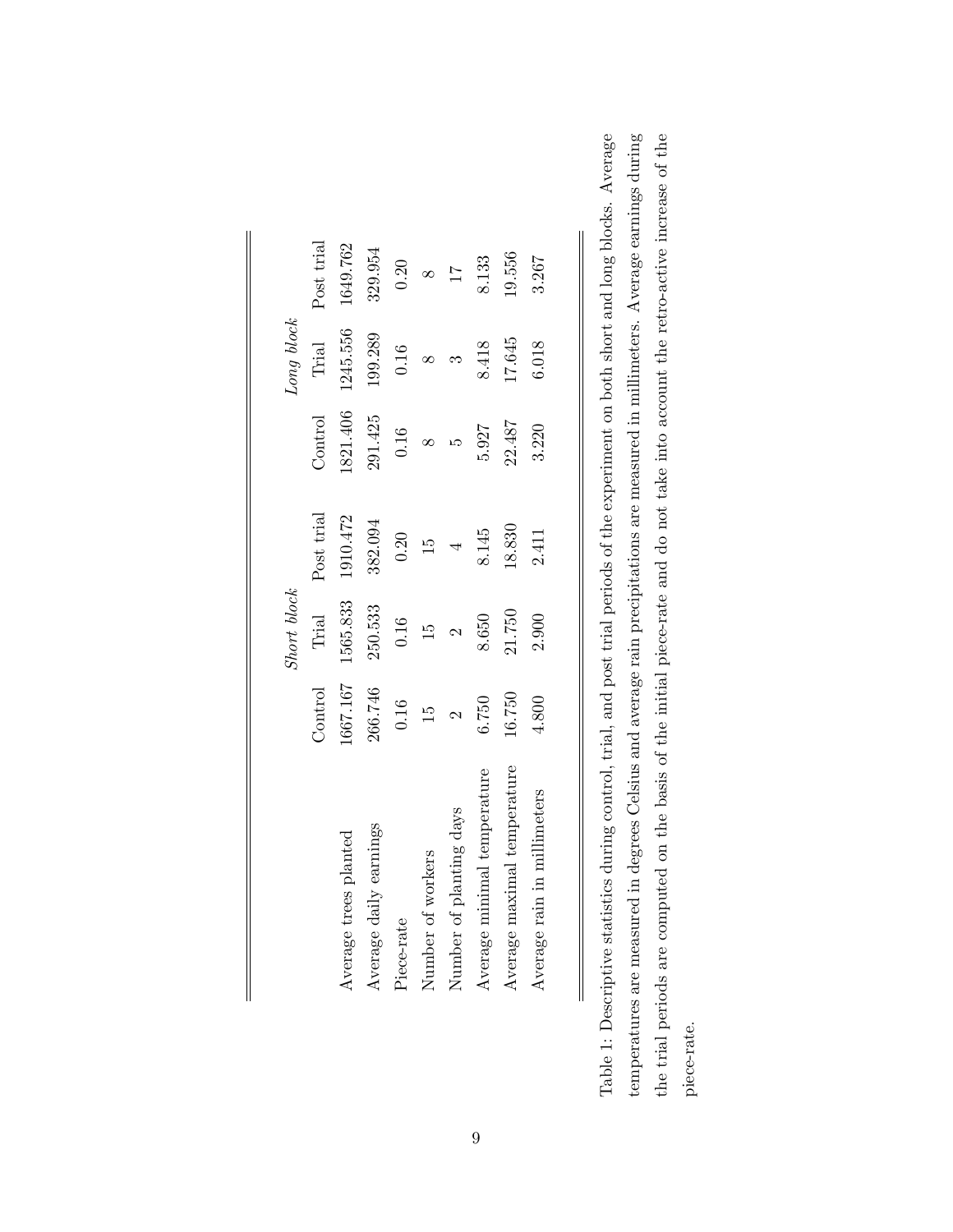|                      |              | Short block  |               | Long block    |
|----------------------|--------------|--------------|---------------|---------------|
| Constant             | 1737.900***  | 1723.259***  | 1442.826***   | 1457.678***   |
|                      | (132.229)    | (188.765)    | (143.494)     | (149.135)     |
| Trial                | $-265.716**$ | $-42.617$    | $-571.508***$ | $-544.973***$ |
|                      | (101.993)    | (103.230)    | (46.278)      | (37.749)      |
| Trial $\times$ day 2 |              | $-329.186**$ |               | $-96.029**$   |
|                      |              | (113.371)    |               | (38.331)      |
| Trial $\times$ day 3 |              |              |               | $-22.209$     |
|                      |              |              |               | (13.418)      |
| Post trial           | $-56.363$    | $-18.563$    | $-233.551***$ | $-239.440***$ |
|                      | (90.331)     | (105.048)    | (47.121)      | 50.833        |
| Maxtemp              | $-36.683$    | $-51.108$    | $-6.711$      | $-7.764$      |
|                      | (20.577)     | (20.642)     | 5.931         | (6.366)       |
| Mintemp              | $149.211**$  | 174.336**    | 21.078***     | 22.436***     |
|                      | (53.272)     | (53.361)     | 6.308         | (7.001)       |
| Rain                 | $-33.840$    | $-15.885$    | $-11.944***$  | $-12.209***$  |
|                      | (27.910)     | (28.582)     | (3.407)       | (3.651)       |
| $R$ -square          | 0.858        | 0.869        | 0.817         | 0.819         |

Table 2: Regression results for the short and long blocks. Dependent variable is number of tress planted per day per worker. Individual planter fixed effects were included in all regressions but are omitted from the table. Numbers in parenthesis represent clustered standard errors (at the day level) and are robust to arbitrary forms of heteroscedasticity.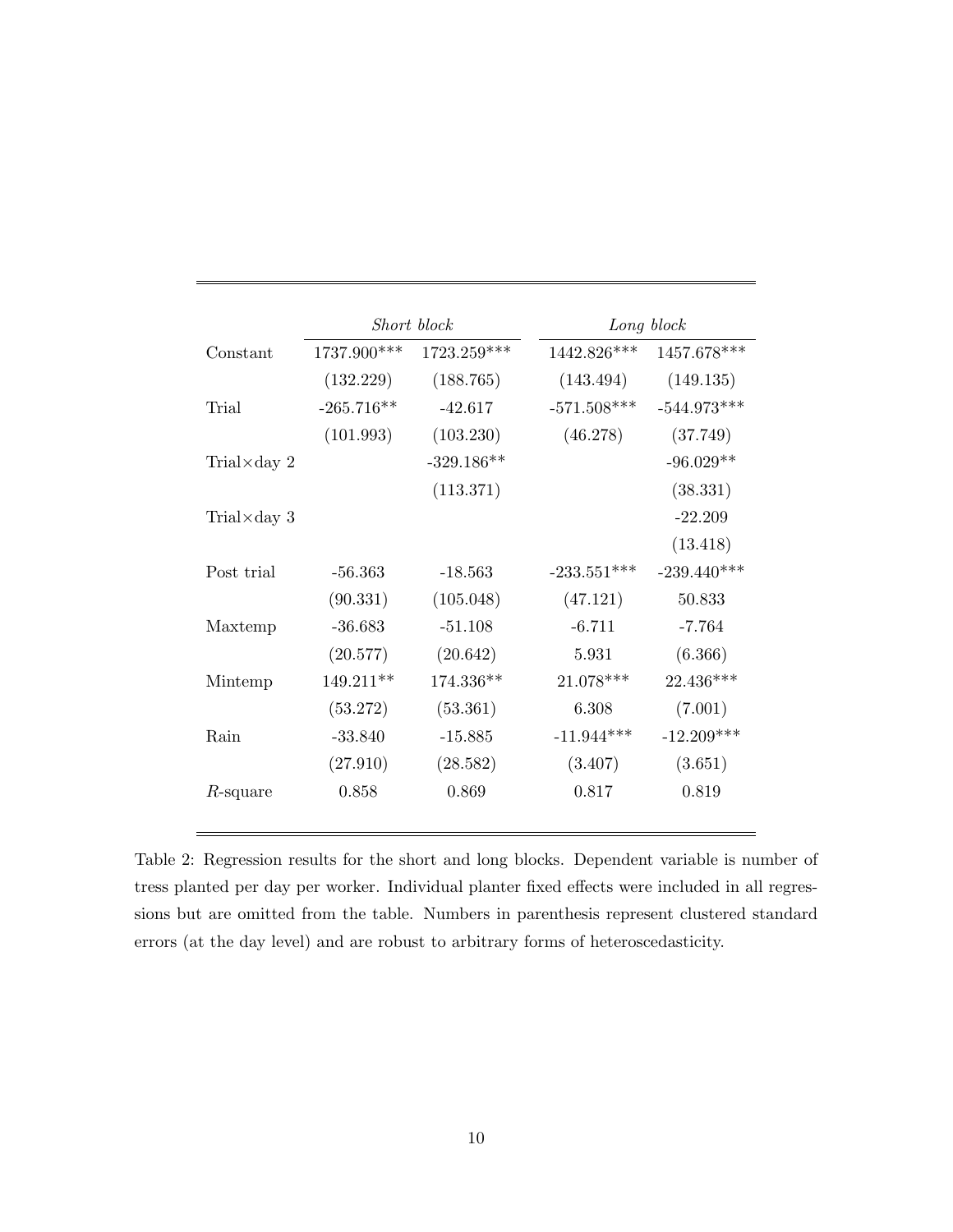|                                              |               | Both blocks   | Short block  |              |               | Long block    |
|----------------------------------------------|---------------|---------------|--------------|--------------|---------------|---------------|
| Constant                                     | 1856.413***   | 1860.092***   | 1737.900***  | 1723.259***  | 1442.826***   | 1457.678***   |
|                                              | (126.026)     | (126.164)     | (132.229)    | (188.765)    | (143.494)     | (149.135)     |
| $\Gamma$ reat $\mathop{\rm mean}\nolimits$ t | $-359.104***$ | $-383.269***$ | $-265.716**$ | $-42.617$    | $-571.508***$ | $-544.973***$ |
|                                              | (70.283)      | (60.988)      | (101.993)    | (103.230)    | (46.278)      | (37.749)      |
| Treatment $\times$ day 2                     |               | 81.196        |              | 329.186**    |               | $-96.029**$   |
|                                              |               | (72.805)      |              | (113.371)    |               | (38.331)      |
| $The atom 3$                                 |               | $-33.004$     |              |              |               | $-22.209$     |
|                                              |               | (50.191)      |              |              |               | (13.418)      |
| Post period                                  | $-73.067$     | $-72.734$     | $-56.363$    | $-18.563$    | $-233.551***$ | $-239.440***$ |
|                                              | (71.418)      | (71.572)      | (90.331)     | (105.048)    | (47.121)      | 50.833        |
| Maxtemp                                      | 4.437         | 4.754         | $-36.683$    | $-51.108$    | $-6.711$      | $-7.764$      |
|                                              | (6.448)       | (6.879)       | (20.577)     | (20.642)     | $5.931\,$     | (6.366)       |
| Mintemp                                      | $28.322***$   | $26.877***$   | $149.211***$ | $174.336***$ | $21.078***$   | $22.436***$   |
|                                              | (12.579)      | (12.887)      | (53.272)     | (53.361)     | 6.308         | (7.001)       |
| Rain                                         | $-7.254$      | $-8.103$      | $-33.840$    | $-15.885$    | $-11.944***$  | $12.209***$   |
|                                              | (5.864)       | (5.574)       | (27.910)     | (28.582)     | (3.407)       | (3.651)       |
| R-square                                     | 0.790         | 0.792         | 0.858        | 0.869        | 0.817         | 0.819         |

Table 3: Regression results combining data from both blocks and separately for short and long blocks. Dependent variable is the table. Numbers in parenthesis represent clustered standard errors (at the day level) and are robust to arbitrary forms of number of tress planted per day per worker. Individual planter fixed effects were included in all regressions but are omitted from Table 3: Regression results combining data from both blocks and separately for short and long blocks. Dependent variable is the table. Numbers in parenthesis represent clustered standard errors (at the day level) and are robust to arbitrary forms of number of tress planted per day per worker. Individual planter fixed effects were included in all regressions but are omitted from heteroscedasticity. heteroscedasticity.